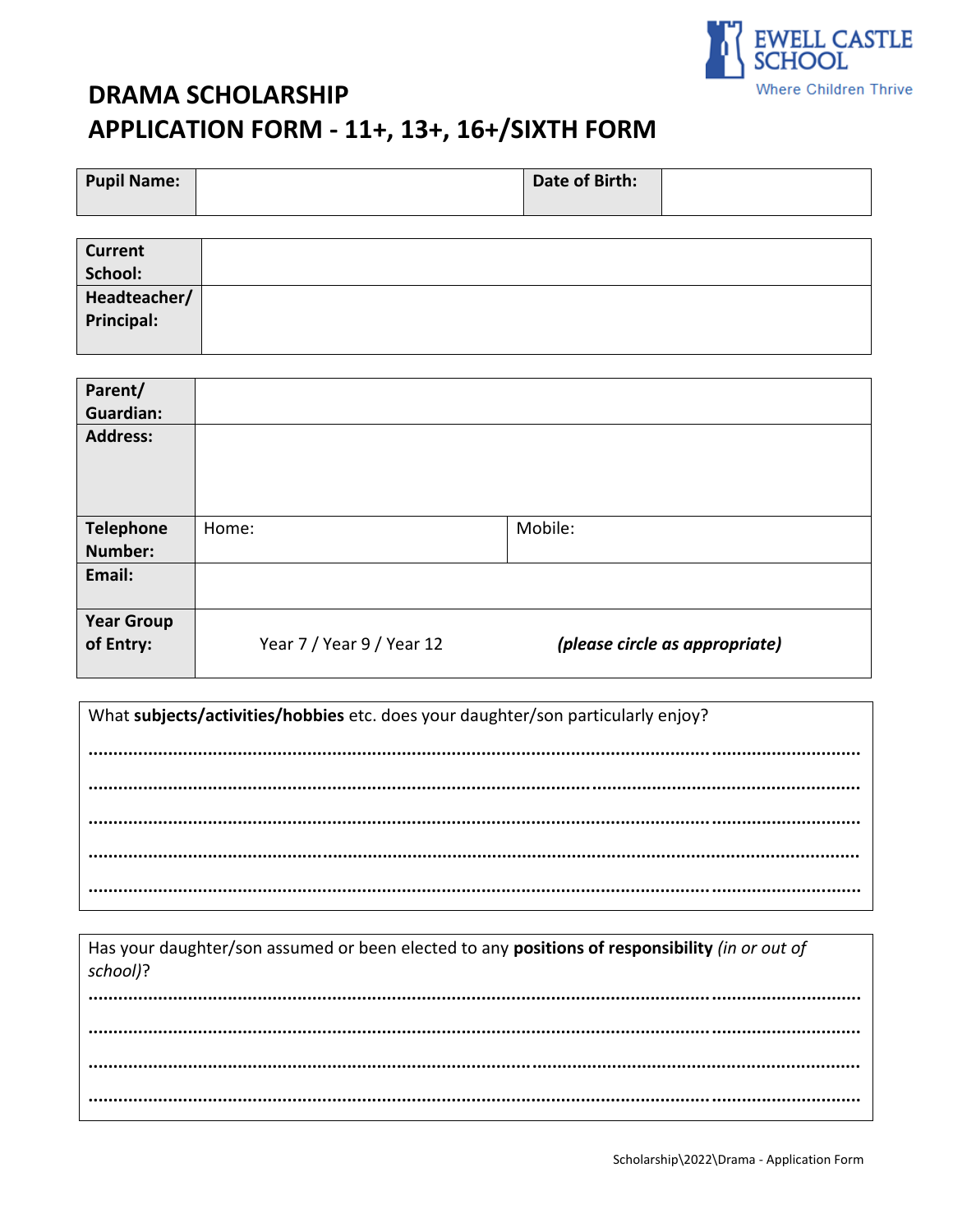

| ٠m<br>ш<br>œ |
|--------------|
|--------------|

**Please provide details of any productions in which your daughter/son has participated (for whom, where and roles undertaken):**

**........................................................................................................................................................... ........................................................................................................................................................... ...........................................................................................................................................................**

**Does your daughter/son attend a drama group outside of school? If so, please provide details:** 

**........................................................................................................................................................... ........................................................................................................................................................... ...........................................................................................................................................................**

**Please advise which 2 plays your daughter/son will performing monologues from, the playwright and the characters they will be playing for each (see notes below):**

**1)……………………………………………………………………………………………………………………………………………………… 2)………………………………………………………………………………………………………………………………………………………**

**I certify that the information and statements contained in this application are correct.**

| Signed: |                |
|---------|----------------|
| Name:   | (please print) |
| Date:   |                |

All applications should be returned to the Admissions Department **by Monday 18 th October 2021.**

Admissions Department Ewell Castle School Church Street Ewell KT17 2AW